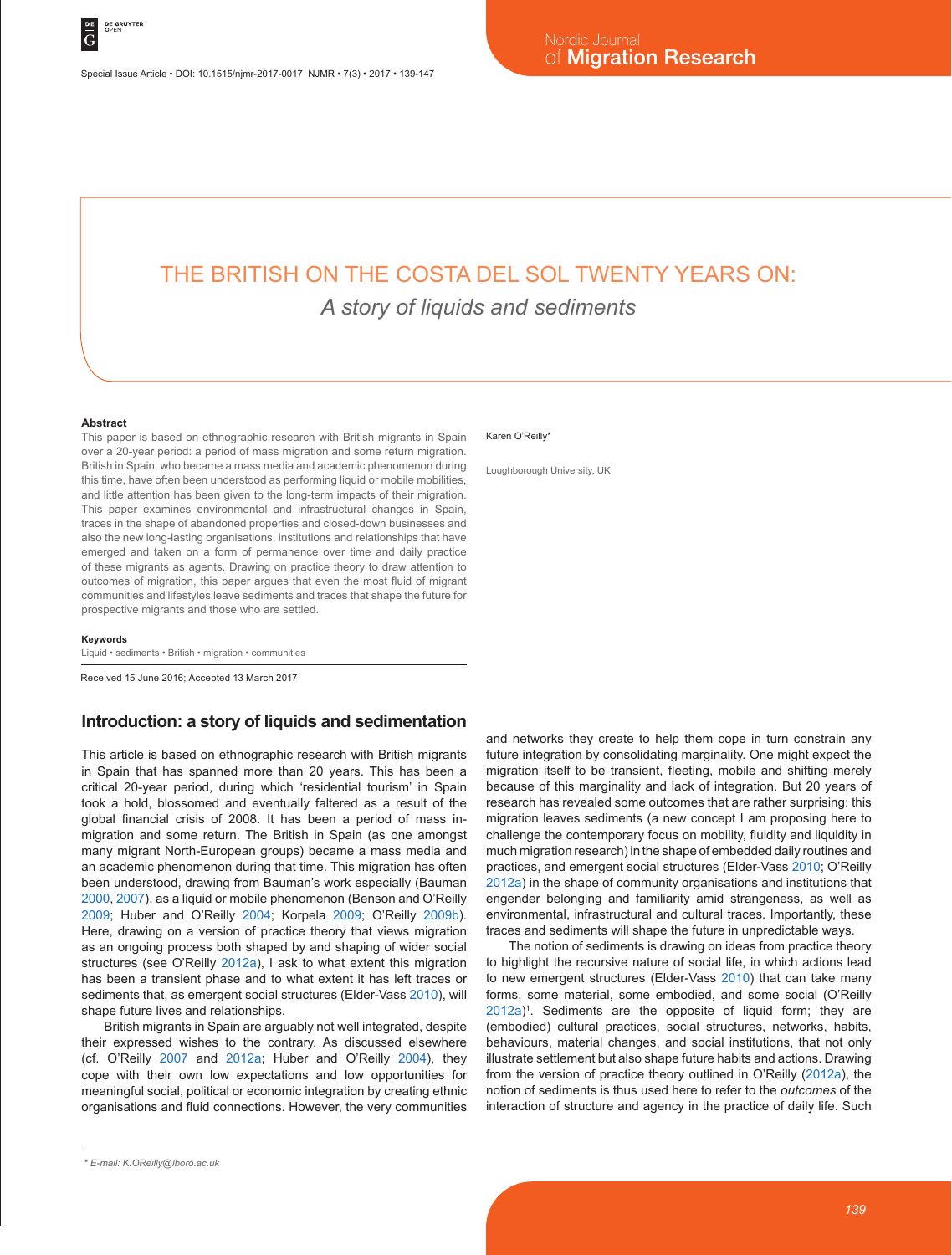outcomes are also sometimes termed 'traces', as in, for example, postcolonial traces (e.g. Benson 2013; Quijano 2000; Mignolo 2007). Here, again, the idea is to draw attention to relationships and actions that are shaped through long-standing historical and geopolitical forces.

## **Ethnographic returning: a longitudinal study of the British in Spain**

The paper is based on ethnographic research in Spain that has taken place over the past 22 years in an engaged longitudinal approach that informs a reflexive analysis of the practice, or unfolding, of social life (O'Reilly 2012b). In 1993, I moved to Spain's Costa del Sol with my family, for 15 months, to undertake a fairly traditional ethnographic community study with British migrants living in the Costa del Sol. I joined societies and clubs, frequented bars and restaurants, placed my children in Spanish school, joined outings, took part in activities, made friends, and shared experiences. In short, I lived as a British migrant amongst other migrants, with one key difference: as an ethnographer, I engaged in a breadth of activities, observed in detail, wrote copious notes, and ensured the experience I obtained was rich, diverse and fully absorbing. I shared in hundreds of conversations and undertook numerous in-depth interviews, gaining intimate insights about the lives of at least 259 people (O'Reilly 2000a). Eventually, I bought a second home in Spain, and between 1999 and 2007, I was a regular return visitor, sometimes for up to six months at a time. It was impossible not to continue to learn about 'my field' and 'my community' at those times. I undertook a more formal return study,<sup>2</sup> with two 6-month stretches of in-depth fieldwork in 2003 and 2004. In April and November 2015, and in May 2016, I returned to Spain for a two-decade update, combining participant observation, analysis of web forums, online periodicals and blogs, many conversations with old and new friends, and 20 recorded indepth interviews<sup>3</sup>. As I have argued elsewhere (O'Reilly 2012b), this sort of *ethnographic returning,* when undertaken with a constructive and positive approach to reflexivity, can yield longitudinal data with a specific focus on temporality, processes, and social change (see also Bourdieu 2003; Kenna 1992).

## **Twenty years of Residential Tourism – rise and fall**

This 20-year research period has coincided with a fascinating phase in the history of the Costa del Sol (and other coastal areas in Spain). I summarise it here in terms of the rise and fall of residential tourism, with particular reference to the British case (and drawing on research undertaken by Huete, Mantecón & Estévez 2013). The term 'residential tourism' is most commonly used by Spanish academics, as referring to second-home tourism involving the articulation of migration and tourism – two mobilities normally separately conceived (Huete, Mantecón & Mazón 2008; O'Reilly 2003) 4 . The phrase was first used in an academic context by Francisco Jurdao (1979) in his book *Espana en Venta* (Spain for Sale), a sociological but polemical critique of the impact of tourism on the small town of Mijas in the province of Malaga, in the Costa del Sol.5 Jurdao was concerned about the loss of agricultural land and the undermining of village life that was occurring as a result of massive building projects where tourist properties and second homes were constructed specifically for the older North European market. This tone of critique has

permeated much work that has since been published in Spanish (e.g. Aledo 2005; Mantecón 2008; Mazón 2006), associated with a top-down analysis that focuses more on wider socio-structural shifts than on daily practices of agents.

Partly as a result of the marketing of all-inclusive package tours, mass tourism became an important phenomenon in Europe in the 1960s and the Spanish coastal zones (especially the Costa del Sol and Costa Blanca) were favourite destinations (Shaw & Williams 2002). As a result of increased leisure time, accessibility of routes, rapid growth and reduced cost of airline travel, alongside the political aspects of globalisation that led to the opening up of new destinations, the Mediterranean became the destination for over half the world's travellers (Shaw & Williams 2002). During the 1990s package tourism in Spain (and in general) saw something of a decline: holidays were becoming more individualised and frequent, and alternative destinations had become established. For the Spanish tourist board, inland or rural tourism, with more emphasis on nature and culture, together with residential tourism were encouraged as a solution to the short-termism and seasonal nature of coastal tourism. Residential tourism had the added advantage of promising inward investment and was later given a boost by the free movement of people ascribed in the 1992 Maastricht Treaty (O'Reilly 2007). Thus, these longer-term (residential) tourists were expected to settle more, spend more time and money inland, and all year round, and invest in property as well as appreciate the culture of Spain. Nevertheless, they were still viewed, by the Spanish government, tourist board, and Spanish people in general, as tourists rather than immigrants.<sup>6</sup>

We could go so far as to say Spain's entire modernisation process in recent decades has been massively boosted by what has become known in Spain as residential tourism (Mantecón 2010). Now, since 'the crisis', residential tourism has taken something of a tumble. The effects of the 2008 global financial crisis have been devastating and long-lasting. In Spain, we can refer to massive job losses, especially in construction and real estate; widespread rises in unemployment; a property market crash that is taking years to recover; profound local effects, especially in small towns that depend on tourism; as well as devastating social and economic problems:

When we talk about the Spanish economic crisis, we are dealing with a drastic change. Employment had grown between 1995 and 2007 at an average annual rate of 4.1%. However, the unemployment rate went from 8.5% in the first quarter of 2007 to 27.2% in the first quarter of 2013, and 2.5 million jobs were destroyed during that period. Almost half of them were jobs in the construction sector and the real estate market. A large number of towns, particularly on the Mediterranean region, had based their economic development on the large-scale construction of second homes, which led to many local economies being dependent on real estate markets characterised by speculation and hyperinflation: property costs increased by 207% between 1995 and 2008. Prices reached their highest point in 2008, just when the real estate sector collapsed, and subsequently the destruction of jobs caused by the chain reactions in the whole business sector could not be stopped. (Huete, Mantecón & Estévez 2013: 337)

This chain reaction includes a downturn in tourism, empty properties, and although the pattern is very variable (and difficult to decipher for a number of reasons), statistically, it can be argued that many, especially working-age, migrants have returned home<sup>7</sup> (see Huete,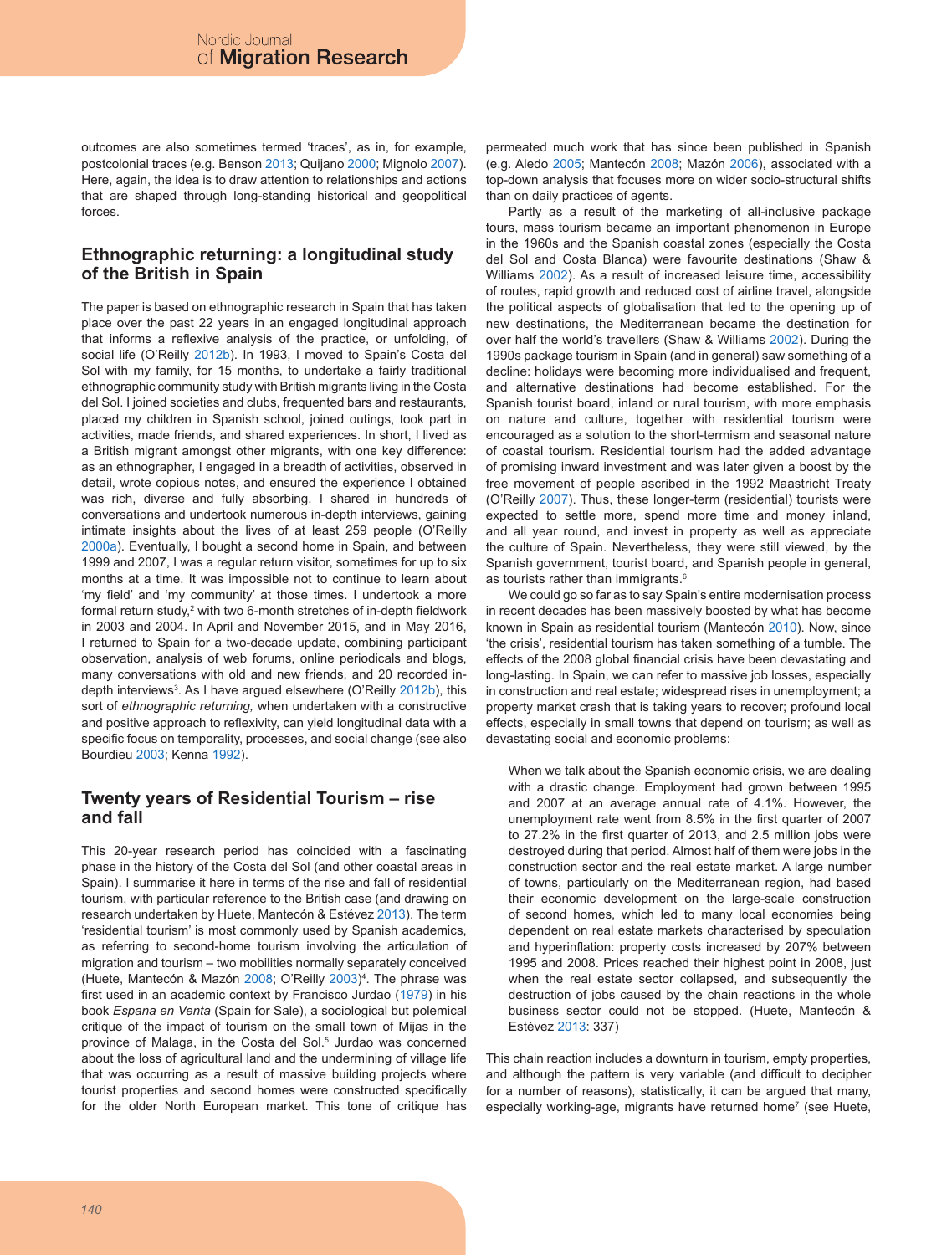Mantecón & Estévez 2013). I will explore all these aspects in more detail below.

## **The British in Spain: a visible, media, academic, and liquid phenomenon**

British migration to Spain does of course have a longer history, linked to more Bohemian or professional travel (Benson and O'Reilly 2009; O'Reilly 2000a), but the mass phenomenon of the past few decades became profound. Beginning with mass tourism in the 1960s, followed by second-home ownership and the more permanent settlement of a few retired people during the 1970s, it eventually led, during the 1980s and 1990s, to a full-scale migration of people of all ages. It gradually spread inland and to rural as well as coastal areas, inspired by residential-tourism development and marketing discussed earlier, and arguably reached its peak in the first decade of the new century. By 2005, it was estimated that approximately 750,000 British people lived in Spain, rising to a million if those who live there for only part of the year were included (Sriskandarajah & Drew 2006). This large immigrant minority was concentrated in tourist areas, especially the Costa del Sol and the Costa Blanca, and in specific towns and villages (Oliver & O'Reilly 2010).<sup>8</sup>

Despite the difficulties in assessing actual numbers (given the fluidity of the migration in many cases and the common tendency not to register), this has been a quantitatively important migration with notable, geographically localised effects. It has also been a visible phenomenon: during the latter part of the twentieth century and into the 2000s in the Costa del Sol, the Costa Blanca, and certain inland areas, walking down the street, one could see British bars advertising British meals, hear people of all nationalities chatting together, see English plated cars, International schools, English-language press, and even be able to watch English-language television.<sup>9</sup> Pick up an Englishlanguage newspaper during this period and one could consult pages and pages of adverts by self-employed entrepreneurs and long lists of clubs and organisations. There were English-language radio stations, theatre groups, English car rentals, property maintenance, and other businesses. The British in Spain also became a media phenomenon in the United Kingdom in the 1990s, with several soap operas, dramas and documentaries featuring them, often as criminals 'on the run' or in otherwise denigratory ways (see O'Reilly 2001). They became an academic phenomenon a little later, with numerous articles, theses and books written about North Europeans living full-time or seasonally in Spain (e.g. O'Reilly 2000a; Rodes 2009; Schriewer & Jimenez 2009).

This has also been a fairly fluid or liquid phenomenon (Benson & O'Reilly 2009; Huber & O'Reilly 2004; Korpela 2009; O'Reilly 2009b). Despite the fact that these migrants often identify in opposition to tourists and display a certain commitment to Spain with the phrase 'we are not tourists, we live here' (Waldren 1996), nevertheless, the temporary and fleeting nature of tourism marks their lives (O'Reilly 2003, 2009b). The migrants themselves are fluid in their migrations: some are seasonal visitors and others are peripatetic migrants, whilst others are more settled or permanent. Amongst the more permanent migrants, many arrive in Spain with the attitude they will 'give it a go for a while, see how it goes' or start their lives as seasonal visitors and then settle down (O'Reilly 2000a). In recent years, we have witnessed many of them moving on to new pastures, in Bulgaria, France or Portugal, for example, whilst there has always been a steady return migration. Amongst those who remain, many do not register with the local authority, avoid paying taxes or social security and, therefore, remain marginal.

…in regard to the case of German and British lifestyle migrants in southern Spain, a great number of these citizens are not included in official statistics because they are reluctant to regularize their status as residents. They fear that they might no longer be eligible for social services in their home country, and that a change in their tax residence might have a negative impact on their finances. (Huete, Mantecón 2012: 163)

In my earlier ethnographic studies, many new migrants were then arriving in Spain as tourists before deciding to settle for a while, always keeping open their options for return. British migrants made friends easily and quickly in their search for a sense of belonging, but women especially missed their friends and family from home and made great efforts to stay in touch (O'Reilly 2000b). In many cases, the new friends in Spain were not maintained whilst back in the United Kingdom or once a migrant had returned permanently, meaning these were short-term or transient relationships established for a specific purpose. When people returned to the United Kingdom, they would often disappear without telling anyone locally. It was always easy to establish a group, club or association (O'Reilly 2000a) but just as easy to close it down. Every time I returned to Spain during the years of 1999 and 2007, some societies, bars and businesses had closed and other new ones opened. These British migrants in Spain often expressed a wish to never return home but they knew there was a good chance they would, as revealed in the dreams, aspirations and choices of their children as they left school and entered higher education, usually either back in the United Kingdom or somewhere else in the world (see O'Reilly 2012c). Not only did these migrants describe their lives in terms of escape, or getting out, they lived and performed escape on a daily basis. They tended to focus on leisure rather than work, to work informally or casually, and to deny routine pressures and strains. They spent a lot of time with holiday-makers and thus avoided serious conversations and were reluctant to have their lives structured or controlled, often avoiding registering with the town hall or paying taxes (O'Reilly 2009b). They also spent considerable energy on transnational communications, keeping in touch with home and bringing friends, goods, ideas, and capital across the borders and back.

Returning to Spain in 2015, after 'the crisis', I expected to see the effects of a massive return migration. There had been very little obvious social, economic or political integration; communityformation appeared to be fluid; and many British people were living on the margins of societies with insecure employment or income, poor financial security, low Spanish-language abilities and little political or civic engagement (O'Reilly 2007). This seemed a fairly transient, liquid and transnational form of life. However, as I will now go on to describe, what I found instead was a mixed story of return and desertion, on the one hand, and also notable sediments, on the other hand. Sediments can take material, embodied and social forms, and all shape future actions. Environmental and infrastructural changes have affected large swathes of land leading to a combination of desertion and development, other changes have shaped local communities and environments with abandoned properties and the departure of large numbers of migrants, but there is also evidence of long-term settlement, new institutions, long-established networks and associations. These newly established routines, habits, and institutions are the result of daily ongoing attempts to create a sense of belonging that combines both ethnic intimacy with living in the here and now, in the new destination (Fortier 2006). They are witnessed as a result of close examination of practices of agents rather than emphasising the overall, apparently liquid, form of the phenomenon.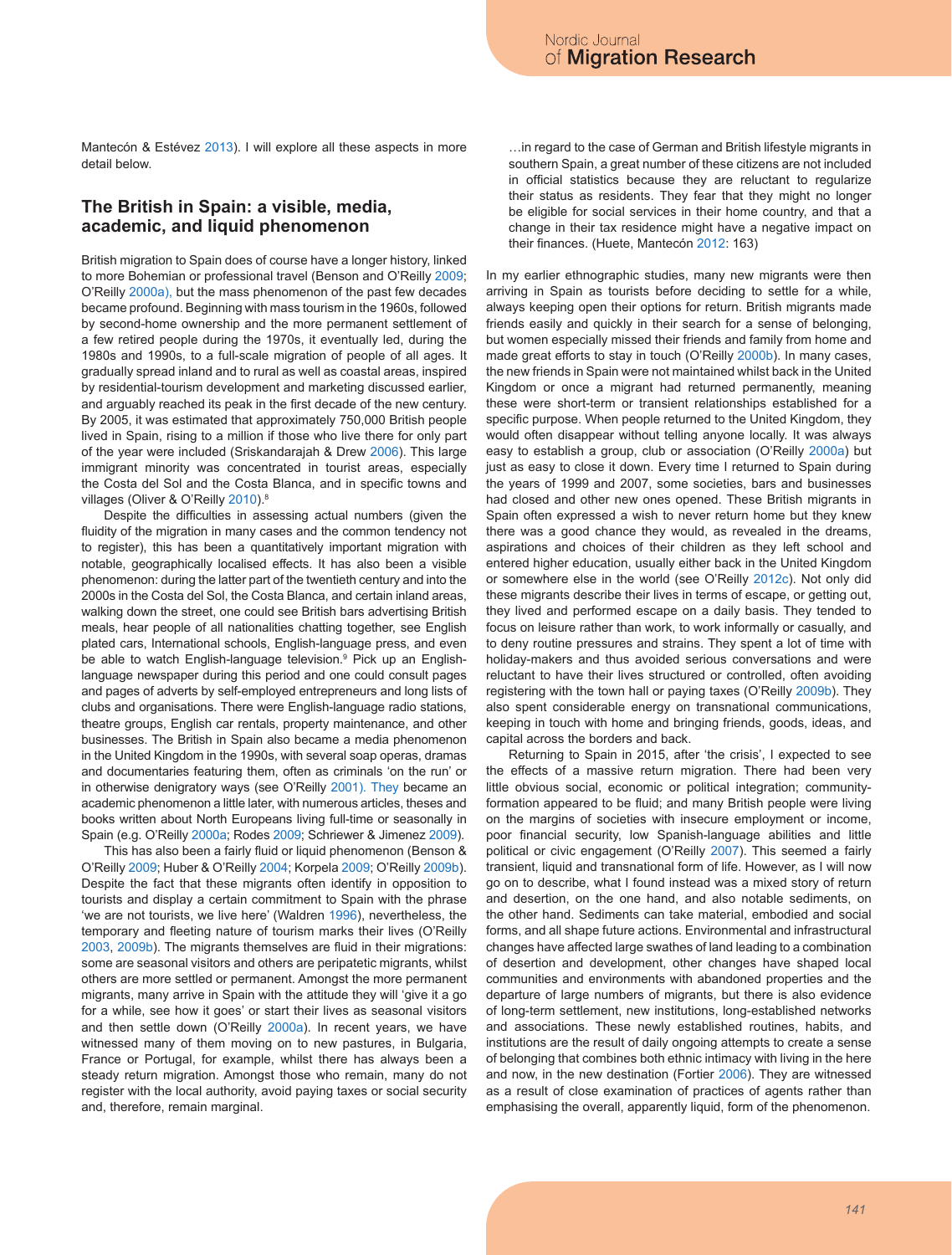## *Environmental and Infrastructural damage and traces*

There is no doubt that the rise and (current) downturn of residential tourism has had profound visible effects on both the natural and the built environment. Residential tourism has seen massive swathes of the landscape urbanised and vast areas of agriculture abandoned in the process (Mantecón 2008); the financial crisis has simply meant many of these residential developments are now neglected, incomplete, or uninhabited (at least for part of the year). Polaris World<sup>10</sup> is one example of the rapid development and sudden abandonment that characterises this phenomenon. Famous for residential tourism development in Spain, Polaris World received extensive and expensive promotion on Spanish television and on the Internet. This company had plans to develop seven golf courses with residential complexes in the Murcia region, but they got as far as buying the land, building some complexes, half building others, not even starting on yet others, and not managing to sell all the homes on many of them. After the crisis, the financial probity of the company was called into question, leading to a story of massive debts, bailouts by banks, the selling of property to Spanish banks, and massively discounted property for sale (Brignall 2012). As a result, there are now people living in isolated gated communities miles from fully inhabited towns and villages, whose homes are not worth anything close to what they paid for them. There are deserted half-built complexes, blots on the landscape occupying land that will not return to agriculture for many decades, if ever.

This is just one example of the environmental and infrastructural change wrought by residential tourism (and here, of course, we are not only talking about British migration). However, as well as abandonment and isolation, residential tourism development has also led to small towns thriving mainly on tourism and residential tourism development (towns such as Los Boliches, in the province of Malaga, and Torrevieja in Alicante), to lively and bustling places where people of diverse nationalities have settled and shaped local institutions (such as Mijas in the Costa del Sol), to new railway lines, new bus routes, international schools and to permanently altered landscapes. Some argue residential tourism has thus revitalised communities and areas that would otherwise be forgotten or left behind as Spanish people so often relocated to the cities for work. Whatever our perspective or experience, there is no doubt that residential tourism has left infrastructural sediments.

# **Local effects**

Many of the changes wrought by residential tourism development and the long-term migration (and return) of British<sup>11</sup> to Spain are difficult to measure statistically but are visible or felt, just as this phenomenon at its pinnacle was an experience as much as a fact. Without being able to give reliable statistics (Benson & O'Reilly 2016) nor indeed to show a film, as I would prefer, here I will use retrospective field notes to verbally 'walk' the reader around the streets to examine the local effects in one geographical area that has been profoundly marked by residential tourism: the towns of Fuengirola and Los Boliches in Malaga Province.

*It is a lovely spring day in April 2015. The sun is shining and the sea is bright blue. My partner and I start at the paseo, the waterfront, in Fuengirola. Here there are many gleaming new apartment blocks, and just a few run-down ones; pavements have been widened to include a new cycle track; bars and*  *restaurants are buzzing with happy customers. It seems this place is booming, rather than suffering the effects of a financial crisis. Amongst all this noise one can hear many Spanish voices, and a few other nationalities. As we walk past a bar with bright yellow awnings, we slow down a bit on hearing English voices. We haven't heard English spoken here as much as we would have done a few years ago; instead, predominant amongst the foreigners here is some version of Scandinavian. It seems many British have gone home, or perhaps fewer are coming out as tourists (one difficulty of measuring British migration to Spain has always been the challenge of disentangling the tourists and the migrants).*

*The British sitting outside this particular bar would seem to be migrants: they clearly know the bar staff, and each other, and their deep tans indicate they have spent a considerable amount of time in the sun. We sit down and chat with some of them. They are all in the later stages of their lives, probably retirement age at least. We chat about the fact that many younger British have returned to the UK after the crisis, because of failed businesses, or they were not making enough money as selfemployed workers. They tell us how they still don't speak as much Spanish as they would like but have learned how to get along; they understand the health service and how it works, how to get help when they need it; they have made friends here, have got a Spanish hairdresser who understands how they like to have their hair cut, or a good podiatrist who understands their feet. They have their routines: a walk along the paseo in the morning, a coffee on the way, knitting group on Wednesdays, the Royal British Legion meeting on Thursdays, a trip to the health centre on Fridays for an injection, and* menu del dia *on the way home. They tell us they can't imagine going back to the UK now; it would be too much of a wrench. These are all practices of belonging that are sedimented in their daily lives.*

*Continuing our walk, we turn up a side street that leads away from the beach towards the town. We pass an estate agency advertising over 30 bars for sale, all in English, and they seem to be a very reasonable price. A notice in the next window reads: '100s of Low Cost bars, Restaurants and Businesses for Sale'. It is clear that the boom in foreign-owned bars is over, but some are still tempted to come here and give a new lifestyle a go, as they did so often in the 1990s and early 2000s. Walking a little further, into the town of Los Boliches, we pass another estate agency selling apartments. There are hundreds of these for sale too, but the prices are not as low as we had expected them to be. People are very reluctant to drastically reduce prices, no matter how bad the market is. In many cases they have mortgages and loans to pay off from the proceeds of the sale.*

*Opposite is a very run down building with flaking paint, and a chipped sign written in English, advertising a music night and cheap drinks. It is clearly closed-down, abandoned. In the next street is another closed-down English bar, and in the next street yet another. Many British owned bars and cafés have closed and the owners returned home. Many had risked their life savings on this new venture, had invested far more than the business ended up being worth, failed to keep things going once fewer tourists and seasonal migrants chose to stop coming (or ate and drunk out less often). But a few do remain, and these have a longstanding reputation, a solid customer base, have reached out to*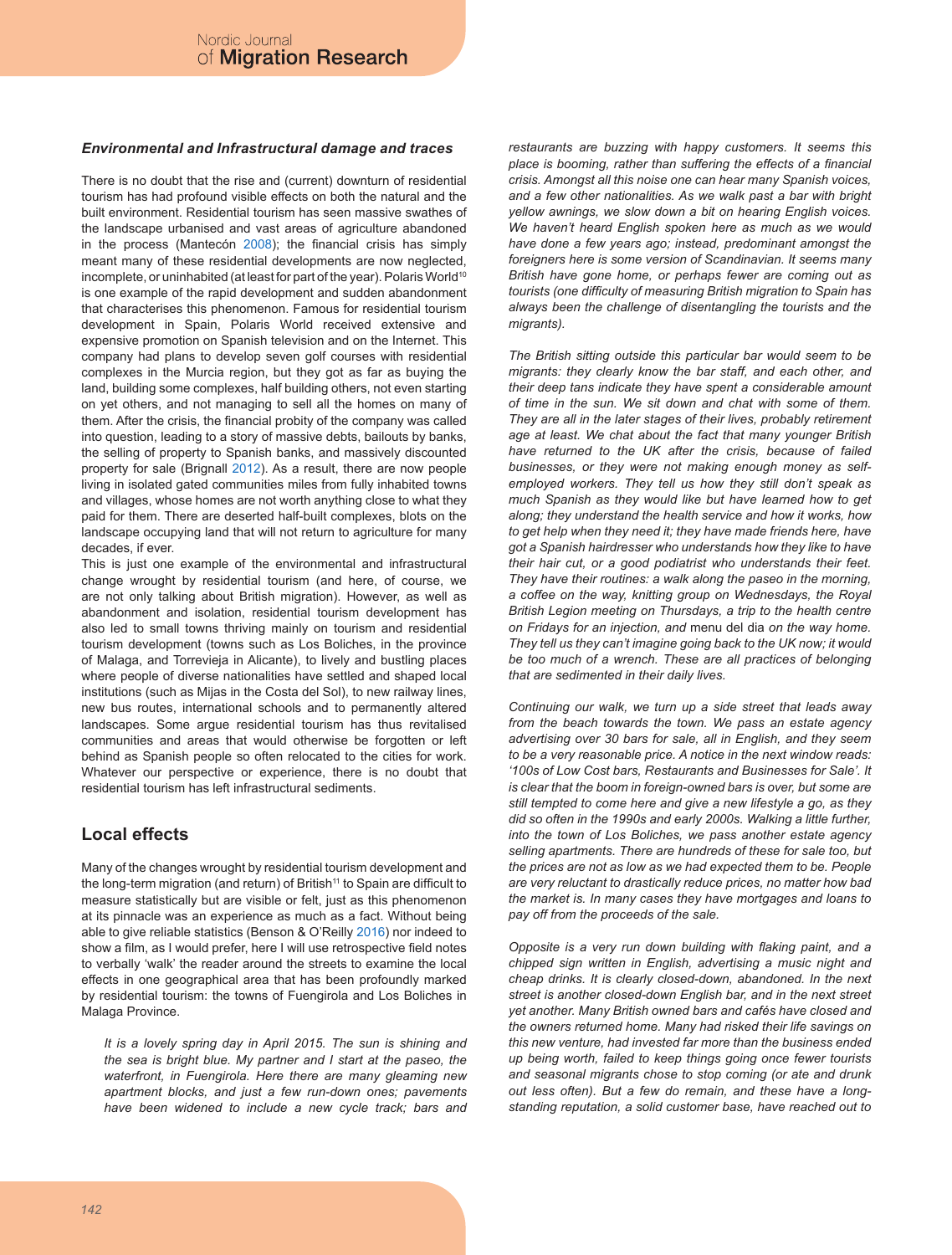*the Spanish and to customers of other nationalities, and/or had a solid financial footing.*

*This is not entirely a story of abandonment and loss. We notice that there are restaurants and shops advertising in English that are clearly run by Spanish people, or other nationalities. It seems one thing that has changed is that British visitors and migrants no longer need to restrict their custom to British-owned businesses. English has become a second language on the Costa del Sol. Here is a Spanish bar selling a full English breakfast! There is a Spanish newsagent selling British and German newspapers and greetings cards in English. As we wander we get talking to a German man who runs the most successful fish and chip restaurant in the area (as he describes it). He speaks excellent English, and is also fluent in Spanish, and most of his customers are Spanish. Walking a little further on we pass another news agency. Here, all of the newspapers and cards on stands outside are written in English. The greetings cards are clearly humorous ones, designed for older people. ("Who has wrinkles? Not me, just a few ravishing laughter lines"). While we stand reading them three different people arrive, greet the newsagent, have a bit of a chat (in English), collect pre-ordered books or newspapers and leave. They are all older people and they all clearly live (at least some of the year) in Spain. The news agency has been here over 30 years, the owner tells us. Does he speak Spanish? I ask. 'No. No need', he replies.* (Field notes, April 2015)

Whilst there is plenty of evidence of a return migration, then, with bars and properties empty or for sale, and fewer tourists and Englishspeaking visitors of all types, nevertheless, there are some people, some businesses, and some habits and cultural practices that have taken more of a hold, become sedimented, and give evidence of longer-term settlement – practices, communities and institutions of solid rather than liquid form.

## **Individual routines, practices and sedimentation**

I will now examine these impressionistic effects in more detail. The effects of the financial crisis, for North European migrants in Spain, have been especially severe for British migrants, the largest migrant group. Britain is not part of the Euro zone and one outcome of the global economic crisis was a drastic fall in the value of the Pound Sterling against the Euro, especially during 2008–2010. The majority of British pensioners in Spain were living then on a combination of UK-based state or private pensions, and income from savings. Both of these are often saved as Pound Sterling capital or shares and transferred to Euros as required (O'Reilly 2000a). Older British migrants, therefore, found their expendable wealth drastically reduced when the exchange rate became unfavourable. The decreasing value of the Pound Sterling against the Euro also made travel in Europe less attractive for British tourists, and a decrease in visitors to Spain in turn damaged those British businesses and entrepreneurs who relied on tourist custom. Peripatetic migrants came less often, because of the increased cost of visiting Spain, and this also reduced the customer base for other migrants. Over this same period, the price of housing in Spain fell dramatically, whereas the United Kingdom only suffered a slight decline before remaining stable for a few years and then slowly recovering. This means *some* migrants are effectively stuck in Spain, not able to sell properties for

enough money to be able to afford to buy in the United Kingdom, or having a mortgage that is higher than the value of the property, whilst also not earning enough from investments, pensions or work to sustain a good lifestyle.

We might have expected that as a result of the financial crisis, the more wealthy migrants would remain in Spain because they would be less severely affected by falling house prices, the falling value of the pound, and the loss of income from tourists and visitors. Here I am thinking of independently wealthy individuals, owners of large companies or even those working in the Spanish economy more directly. We might also have expected that the very poor would stay because they could not afford to sell their property to fund a return home or would have no job or income to return to. I expected to find many others who leave for the reasons above, and there is indeed evidence of this. Numerically, however, net migration seems to have stayed almost stable (Mantecón, Huete & Estévez 2013).

Working-age migrants have been much more likely to return to the United Kingdom as a result of the global crisis. Many had funded their new lifestyles by working in an assortment of entrepreneurial activities such as building work, pool maintenance, gardening, and hairdressing, and relied on tourists, seasonal visitors and peripatetic visitors as customers. These latter were the first to stop visiting Spain after 2008, or to spend less money when they did go, and so the workers lost their customers. The remaining settled resident community has not provided enough business to sustain all this activity. One couple we spoke to, Greg and Tina, for example, had three children, had settled in Spain for more than 10 years and had established a gardening company. But most of their customers were other English people. When those customers started to return home or to visit their second homes less often, Greg's and Tina's business gradually became unsustainable and the whole family returned to the United Kingdom in 2010.

The older old migrants have also returned, as a result of loss of a partner or debilitating illness. But many cannot afford to leave, cannot sell their homes to fund the move or have nowhere or no-one to go to in the United Kingdom, as I learned from personal communications with Charles Betty (real name), who is studying for his PhD on this topic, and with Ana Skou (real name) of the Foreign Residents Department in Mijas. Nevertheless, some older people have stayed because they are secure and settled, they have established routines and familiar communities of practice (Lave & Wenger 1991) and their daily lives and sense of belonging are firmly rooted in Spain (albeit that they spend considerable time maintaining communications with family and friends 'back home'). A couple I have known for many years, Tony and Irene, bought their bar way back in the 1980s. It was one of the most popular in that part of Fuengirola for a long time, selling a broad range of British meals all day and cheap drinks at night. Wishing to retire early enough to enjoy their lives in Spain, they sold the bar at its peak in the 1990s and are now living comfortable lives on their Spanish and UK pensions combined with interest from the profit they made selling their bar, which is held in a Spanish bank account. They are thus economically located in Spain rather than in the United Kingdom or across the border; their lives and daily practices are sedimented not liquid.

Some working-age migrants, similar to the German man we met above, have been very successful and remained beyond the crisis. In many cases, these were more socially and economically integrated into the Spanish community. Peter, for example, is married to a Spanish woman and the café bar they run together has both Spanish and British (and other nationality) customers, both residents and tourists. John and Kevin, to give other examples, have a very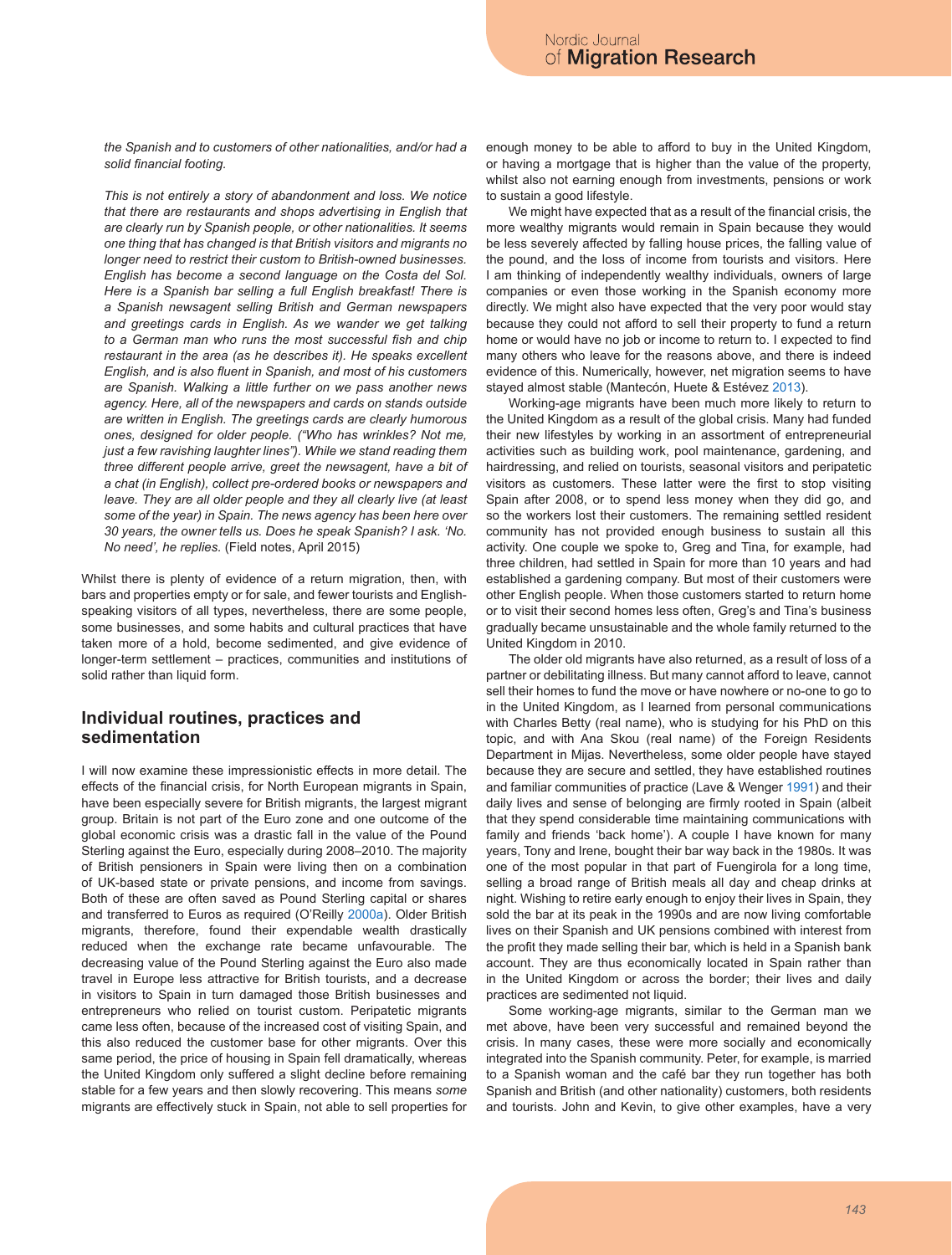successful business in the United Kingdom and can afford to continue to visit their second home in Spain regularly. The Biscuit bar and café has been successful for so many years it has a long-established clientele of all nationalities and remains lively enough all year round with regular customers to continue to attract seasonal visitors and tourists. Adrian is a plumber with a good reputation and continues to get enough work to enable him to stay. He speaks fluent Spanish and has acquired a network of Spanish friends happy to recommend him to others. Emily, a young British migrant, went to school in Spain and now speaks fluent Spanish and works in the local supermarket, where her ability to help English-speaking customers is most welcome. So, whilst there is abandonment and desertion, there are also sediments in the form of people who are settled and not likely to return home, in the form of sedimented daily routines, with secure businesses, and sedimented into the fabric of daily life in these areas.

# **Cultural and institutional sediments**

We notice even more profound sedimentation when we look beyond the landscape, beyond the practices and routines of individuals, to cultural and institutional change. Partly as a result of residential tourism and migration, English is widely spoken in some areas, which will impact on the lives of locals and new migrants. It is now possible, for example, to buy a 'full English breakfast' in some Spanish bars, and tea bags and other 'British' goods are readily available in many supermarkets. There have been some mixed marriages and some bilingual children. The new mayor in Benalmadena, in the Costa del Sol, is apparently more accommodating to the British than the previous incumbent, as is the new mayor in Fuengirola. 'They welcome British again now', Charles Betty, who we met above, told us.

Charles Betty bought a holiday home in Spain in 1980; in 1985, he retired to live there for most of the year but retained a home near Oxford to return to in the summer months, when it was too hot in Spain. He finally sold that in 1987 and settled in Spain permanently. When we met Charles in a café in April, he was writing his PhD on 'Returning from Spain: The experiences of older British retirees'. We chatted for more than three hours, interspersed with comfortable chats in Spanish with the waiter. Charles Betty was the co-founder of Age Care Association (real name), which gives advice and help to older British migrants in the Province of Malaga, and he has set up a language exchange scheme (*intercambio*) that has spread along the coast. He has not only found a meaningful sense of belonging for himself but is also helping others to settle. There are many other stories of small practices of exchange, communication, sharing, or simply living along with that have sedimented rather than liquid form. Furthermore, it seems that the North European migrants have even started to get involved in local politics:

Over the past few years there has been an increase in the number of towns located in the tourists regions of southern Spain where the main political parties have included European citizens in their organization. …In San Fulgencio, for instance, they managed to win 7 out of 14 council seats (three went to British nationals) in the local elections held in 2007. With these new political associations, northern European citizens are trying to leave behind their image among the Spanish of mere consumers, heterogeneous and confused, of a tourist space. (Huete & Mantecón 2012: 164)

At an institutional level, there is a National Association of British Schools in Spain, numerous, long-established, English-language newspapers, and television and radio programmes: the *Sur in English* and the *Costa del Sol News*, to give just two examples. The Cudeca (Cuidadanos de Cancer) Foundation, Cancer Care Hospice and volunteer organisation, was started in 1992 by a British woman, Joan Hunt, with the support and encouragement of two Spanish doctors and a lawyer (Cudeca and Joan Hunt are real names). Now in its twentieth year, Cudeca has treated and supported thousands of patients of all nationalities. Finally, the animal charity, PAWS (real name, not an acronym) was established in Spain by British residents and was formally registered as a Spanish charity in 1996. These are just some examples of traces or sediments the British migration has settled into. We could question the (post) colonial traces evident in the sorts of institutions that are established (Fechter and Walsh 2010), but I do not have the space to cover that here.<sup>12</sup> In this article, I am simply drawing attention to outcomes of migration that seemed so transient and that Spanish policy-makers, developers and state agencies did not even view as migration in their conceptualisation of residential tourism. These are apparently small but important traces, sediments and cultural shifts that shape British migration in a solid rather than liquid form. Furthermore, as Ewa Morawska has shown (2009) in her work on American immigration such changes are transformative, forging emergent external structures that will shape the future for new migrants, offering existing networks to join, differing attitudes, and new possibilities for belonging.

It is what people actually do in (cultural) practice that shapes futures. Some British migrants practice escape and live fluid lives. But most also, in their search for homeliness, practice routines that embody their desire for both ethnic belonging and a Spanish style of life. They are in Spain because they love what they see as the Spanish way of life: a slower pace, warm and friendly people, a welcoming approach to children and the elderly, and Mediterranean food and culture (O'Reilly 2000a). Collective affective belonging is thus sought in diverse ways. Where migration has left little space for belonging within the majority community, migrants both seek and perform it elsewhere. As Anne-Marie Fortier (2006) says, it has long been recognised that community organisations have a role to play in constructing imagined community for migrants, but organisations (such as PAWS, Cudeca, and the intercambios discussed above) not only *reflect* but also *create* a space for the performance and creation of ethnic identity. Individuals attend such events and gatherings as a way of creating ethnic intimacy. Ethnic intimacy is the feelings of ethnic belonging that people seek out in places such as migrant associations. Not to be conflated with nationalism or patriotism or even ethnic identity, ethnic intimacy is where one's ethnicity is intimated, where common ground is shared but not in a fixed, predetermined or exclusive way. Community leaders thus actively create and recreate community 'enabling newcomers to remain "ethnic" in the integration process' (Fortier 2006: 66). The migrants themselves seek out this form of community as ethnic intimacy, in order to spend time with people like 'us', to share reminders of an imagined (past) home, as a way of building home here, in the present, and also somewhere from which to step out, seeking familiarity amidst strangeness, in order to deal with the strangeness not to ignore or avoid it. An integration of sorts is thus found amongst the routines, practices, coping mechanisms, sediments, traces and institutions I have described here. But it is a living comfortably alongside, a living within not against, that we see rather than an exclusive nationalism.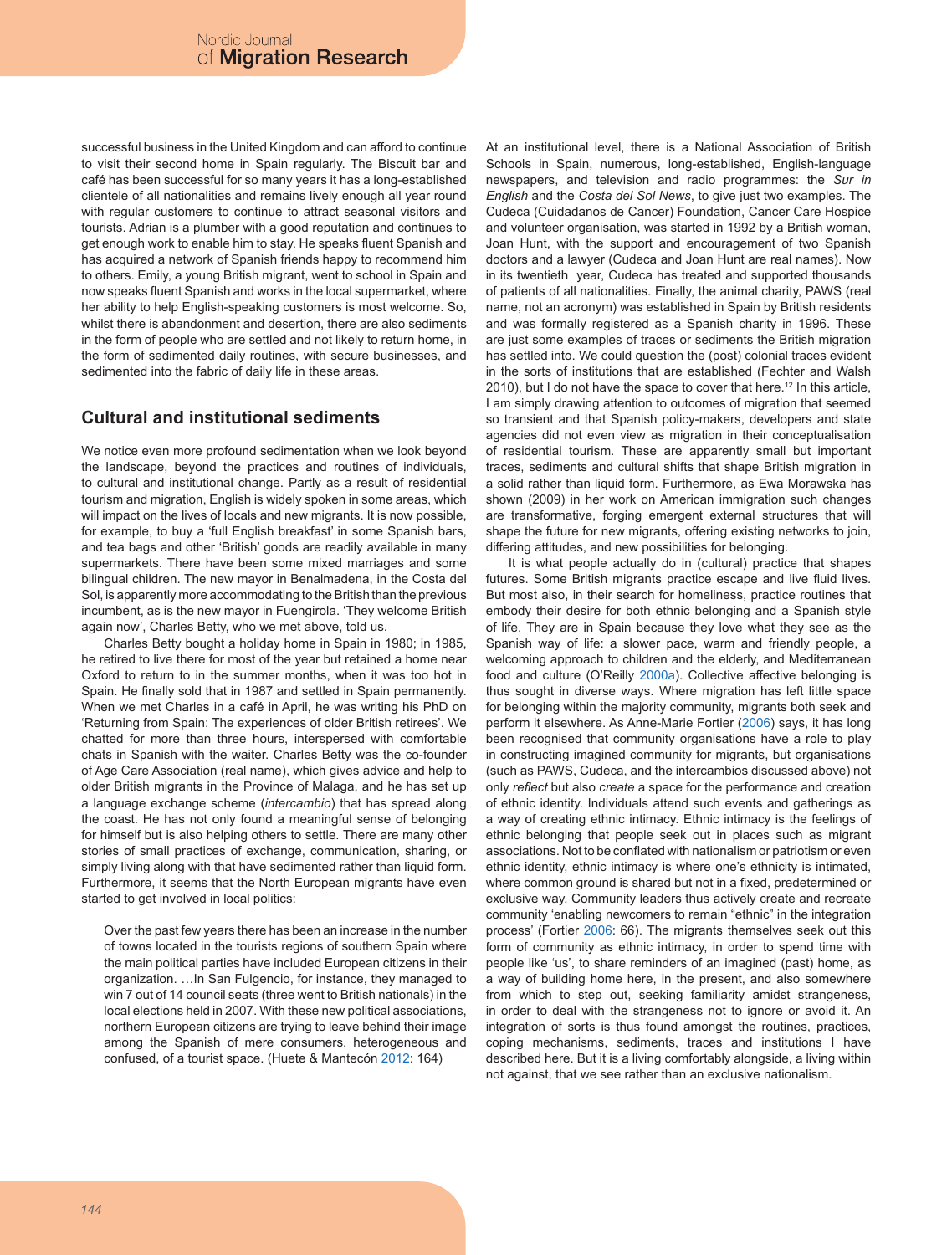# **Conclusion**

This paper has argued that even the most apparently fluid of communities and lifestyles leave sediments and traces that (1) are material, embodied and/or social structures; (2) involve locality as well as transnationalism; and (3) may, as emergent social structures or as patterns, imaginaries and habitus (see O'Reilly 2012a), shape the future for prospective migrants and those who already live there. The past 20–30 years in Spain's coastal zones have been a crucial time-period during which residential tourism took a hold, blossomed, and suffered a radical decline (if not fatality). The period has coincided with a massive immigration of British and other North-Europeans, many of retirement age, and also of working age people, families and children. This paper has looked at the longerterm outcomes for British migration. At one point, during the 1990s, it was estimated that there were more than a million British property owners in Spain and that those who had settled there permanently formed Spain's largest migrant minority. Since the financial crisis, numbers have declined drastically. But this does not mean that the phenomenon was strictly time delimited. British migration to Spain has left traces and sediments. Residential tourism itself has led to environmental damage and destruction and also to the development of new towns, new travel routes, and other infrastructural changes which now shape the lives of those who remain. Locally, we witness a mixture of abandoned properties and businesses and also people who have remained and routines, practices and institutions that have become established. Most British in Spain did not manage to integrate well, and formed liquid or transient communities that were dissolved on returning home. Nevertheless, some older people have settled into routines and practices that firmly embed them into their Spanish way of life and they cannot imagine returning to the United Kingdom. Some younger people have integrated so well that their networks of friends and business associates cross national and ethnic boundaries. Organisations that represent, perpetuate, or are a direct result of the British presence have been formed. There is other evidence of long-term effects: more involvement of North Europeans in local politics, more widespread use of English in coastal areas of Spain, little stories of successful mixing, and small glimpses of cultural shifts in the shape of attitudes, expectations, and relationships.

**Karen O'Reilly** is a Professor of Sociology at Loughborough University and a Research Affiliate of the University of Oxford. She has studied British migration to Spain using ethnographic methods for more than 20 years and is author of numerous books and articles in the field of lifestyle migration, ethnographic methods, and migration and social theory.

## **Notes**

1. O'Reilly (2012a) draws from a diverse range of practice theorists, including Giddens (1984), Bourdieu (1990), and Stones (2005), to propose a new meta-theoretical framework for the study of migration. This framework emphasises the interaction of structure and agency in the ongoing constitution of social life, and proposes a set of concepts through which to apply the framework empirically.

- 2. I would like to acknowledge the help of the Economic and Social Research Council grant R000223944) and the many respondents who gave us their time, without which the research reported here would have been impossible. Names of the participants and businesses have been changed to protect anonymity except where indicated.
- 3. Where funding was available, interview transcripts have been archived with the UK Data Archive. Persistent identifier: 10.5255/ UKDA-SN-5271-1
- Note that the term 'residential tourism' has also been used by real estate agents, tourism agents, and some state agents as well as academics in Costa Rica, Egypt, and Panama, amongst others. See, for example, McWatters (2008).
- 5. See Huete, Mantecón and Mazón (2008) for a lengthy and critical discussion about residential tourism as a concept and a phenomenon.
- 6. Residential tourism does not only apply to *international* secondhome owners, but it has attracted many North Europeans (see the editorial), especially British migrants (Huete, Mantecón & Estévez 2013).
- 7. I should note here that, as yet, we can have no idea what the impact of Britain voting to leave the European Union will be for British migration in Spain. However, that will not change the argument of this paper, that migrations leave unexpected traces and sediments.
- 8. For a more in-depth analysis of the numbers and patterns over time, see Huete, Mantecón and Estévez (2013) and Mantecón, Huete and Estévez (2013).
- 9. Note that there were many other North European nationalities settling in Spain around this time, and many of these are now being featured in academic papers and books. See, for example, Rodriguez, Casado Diaz and Huber (2005). These other nationalities were always less visible in the Costa del Sol but, nevertheless, there is an area of Fuengirola locally known as the Finnish zone, a famous Swedish school in Fuengirola, and well-known German newspapers, to cite a few examples.
- 10. Polaris World is a holiday resort company that designs resorts based around a golf course designed by Jack Nicklaus (Brignall 2012)
- 11. Note again that the emphasis in this paper is on British in Spain, but this is not to deny the existence and relevance of other nationalities in the phenomenon of residential tourism.
- It has been argued that British abroad are affected by their colonial past through colonial continuities or traces that affect their behaviour in subtle ways. Even places that were not directly colonised are affected by the 'shared Western tradition of viewing the Other with a sense of superiority [that] seems to transcend the particular national heritages and specific colonial cultures' (Fechter and Walsh 2010: 1200).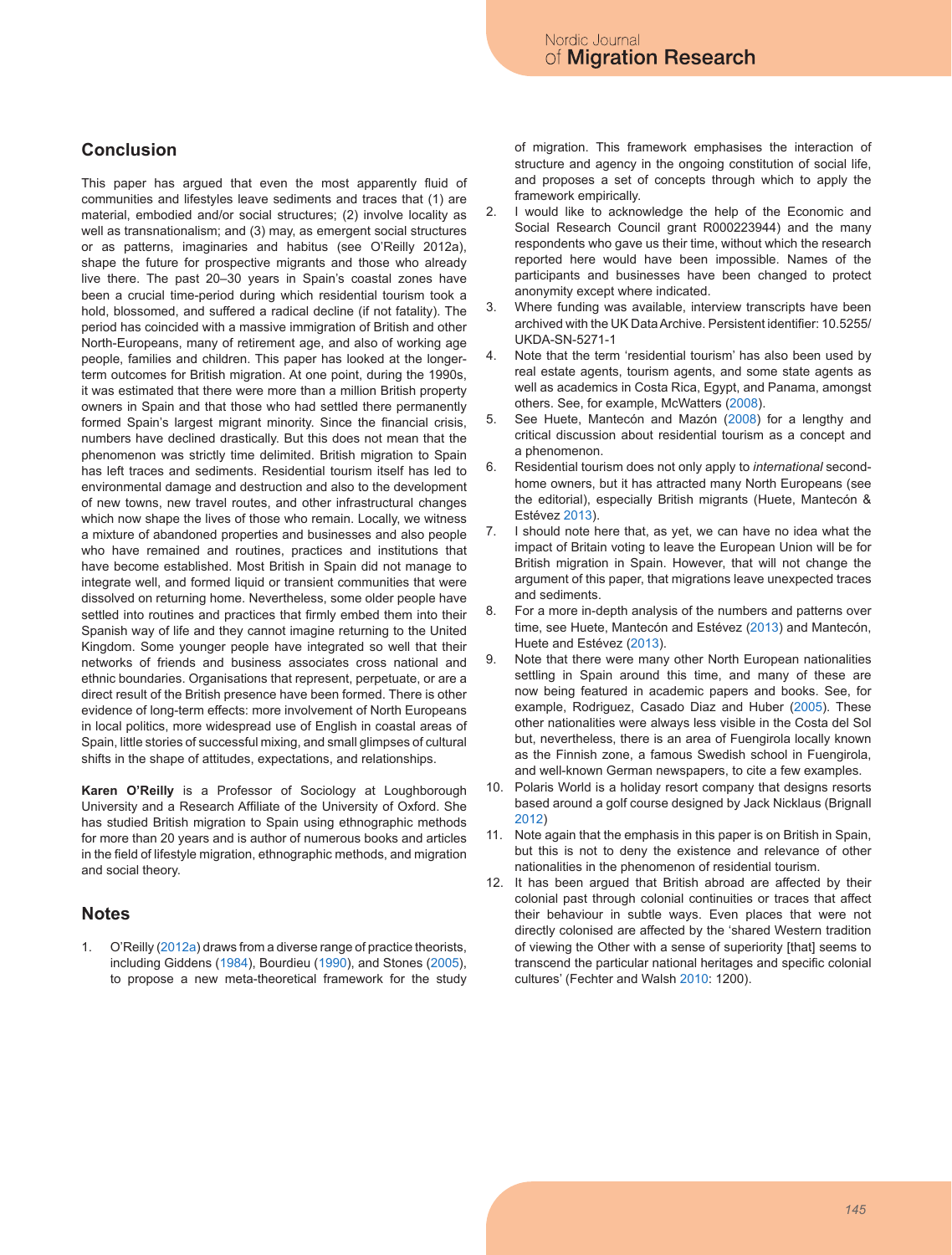### **References.**

- Aledo, AT 2005 'Los otros immigrantes: residents europeos en el sudeste español' in *Movimientos Migratorios Contemporáneos*, ed J Fernandez-Rufete and M Jimenez, Fundación Universitaria San Antonio, Murcia pp.161-80**.**
- Bauman, Z 2000, *Liquid modernity,* Polity Press, Cambridge..
- Bauman, Z 2007, *Liquid Times. Living in an Age of Uncertainty*, Polity Press, Cambridge..
- Benson, M 2013 'Postcoloniality and Privilege in New Lifestyle Flows: The Case of North Americans in Panama' *Mobilities*, vol. *8*, no. 3, pp. 313–330..
- Benson, M & O'Reilly, K 2009 'Migration and the search for a better way of life: a critical exploration of lifestyle migration', *Sociological Review*, vol. 57, no. 4, pp. 608-625.
- Benson, M & O'Reilly, K 2016. 'From lifestyle migration to lifestyle in migration: Categories, concepts and ways of thinking', *Migration Studies*, vol. 4, no. 1, pp. 20-37.
- Bourdieu, P 1990 *The Logic of Practice,* Polity Press, Cambridge.
- Bourdieu, P 2003 'Participant objectivation', *Journal of the Royal Anthropological Institute*, vol. 9, pp. 281–294..
- Brignall, M 2012 'Spanish property: Polaris golf resort homes crash to a third of original price', The Guardian. 25<sup>th</sup> May 2012 http:// www.theguardian.com/world/2012/may/25/spanish-propertypolaris-homes-crash. Accessed on 19th Nov. 2015.
- Elder-Vass, D 2010 *The Causal Power of Social Structures : Emergence, Structure and Agency*, Cambridge University Press, Cambridge.
- Fechter, AM and Walsh, K 2010 'Examining 'expatriate' Continuities: Postcolonial Approaches to Mobile Professionals', *Journal of Ethnic and Migration Studies,* vol.36 no. 8, pp. 1197–1210.
- Fortier, AM 2006 'Community, Belonging and Intimate Ethnicity', *Modern Italy,* vol. 11, no. 1, pp. 63-77.
- Giddens, A 1984 *The Constitution of Society: Outline of the Theory of Structuration*, Polity Press, Cambridge.
- Huber A, O'Reilly, K 2004 'The construction of *Heimat* under conditions of individualised modernity', *Ageing and Society*, vol 24, no. 3, pp. 327-352.
- Huete, R, Mantecón, A & Mazón, T 2008 'De Que Hablamos Cuando Hablamos de Turismo Residencial?', *Cuadernos de Turismo*, vol. 22, pp. 101-121.
- Huete, R & Mantecon, A 2012 'Residential Tourism or Lifestyle Migration, in *Controversies in Tourism,* ed O Mouffakir and P Burns, Cabi Books, Oxford, pp.160-173.
- Huete, R, Mantecón, A & Estévez, JF 2013 'Challenges in Lifestyle Migration Research: Reflections and Findings about the Spanish Crisis', *Mobilities*, vol 8, no. 3, pp.331-348.
- Jurdao, F 1979 *España en Venta: Compra de suelos por extranjeros y colonizacion en la Costa del Sol*, Endyminión, Madrid.
- Kenna, M 1992 'Changing places and altered perspectives: research on a Greek Island in the 1960s and the 1980s', in *Anthropology*

*and Autobiography, ASA Monographs 29* , ed J. Okely, H Calloway, Routledge, London, pp. 147–163.

- Korpela, M 2009 'When a Trip to Adulthood Becomes a Lifestyle: The Community of Westerners in Varanasi, India' in *Lifestyle Migration: Expectations, Aspirations and Experience,* ed M Benson and K O'Reilly, Ashgate, Aldershot, pp. 15–30.
- Lave, J, Wenger, E 1991. *Situated learning : legitimate peripheral participation,* Cambridge University Press, Cambridge.
- Mantecón, A , Huete, R & Estévez, JF 2013 'The impact of the economic crisis on international mobility of foreign residents in Alicante province' *Revista Internacional de Estudios Migratorios,*  vol 3, no 2, pp. 155-184.
- Mantecón, A 2008 *The Experience of Tourism: A Sociological Study of the Process of Residential Tourism*, Icaria, Barcelona.
- Mantecón, A 2010 'Tourist modernisation and social legitimation in Spain', *International Journal of Tourism Research*, vol, 12, no. 5, pp. 617-626.
- Mazón, T 2006 'Inquiring into Residential Tourism: the Costa Blanca case', *Tourism and Hospitality Planning & Development*, vol. 3, no. 2, pp. 89-97.
- McWatters, MR 2008 *Residential Tourism: (De)Constructing Paradise*, Channel View Publications, Bristol.
- Mignolo, WD 2007 'DELINKING', Cultural Studies, vol. 21, no. 2, pp. 449 - 514 .
- Morawska, ET 2009 *The sociology of immigration : (re)making multifaceted America,* Palgrave Macmillan, Basingstoke.
- O'Reilly, K 2000a. *The British on the Costa del Sol*, Routledge, London.
- O'Reilly, K 2000b 'Trading Intimacy for Liberty: British women on the Costa del Sol' in *Gender and Migration in Southern Europe,* ed F Anthias, G Lazaridis, G, Berg, Oxford.
- O'Reilly, K 2001'Blackpool in the sun: images of the British on the Costa del Sol', in *Media and Migration*, ed R. King, N. Woods, Routledge, London.
- O'Reilly, K 2003 'When is a tourist? The Articulation of Tourism and Migration in Spain's Costa del Sol', *Tourist Studies*, vol 3, no. 3, pp. 301-317.
- O'Reilly, K 2007, 'Intra-European Migration and the mobility-enclosure dialectic', *Sociology,* vol 41, no. 2, pp. 277-293.
- O'Reilly, K 2009a 'Hosts and Guests, Guests and Hosts: British residential tourism in the Costa del Sol, in *Cultures of Mass Tourism: Doing the Mediterranean in the age of banal mobilities, ed P* Obrador, P Travlou & M Crang, M, Ashgate, Farnham.
- O'Reilly, K 2009b 'The children of the hunters: Self-realisation projects and class reproduction' in *Lifestyle Migration. Expectations, Aspirations and Experiences*, ed Benson, M and O'Reilly, K, Ashgate, Farnham.
- O'Reilly, K 2012a *International Migration and Social Theory*, Palgrave, Basingstoke.